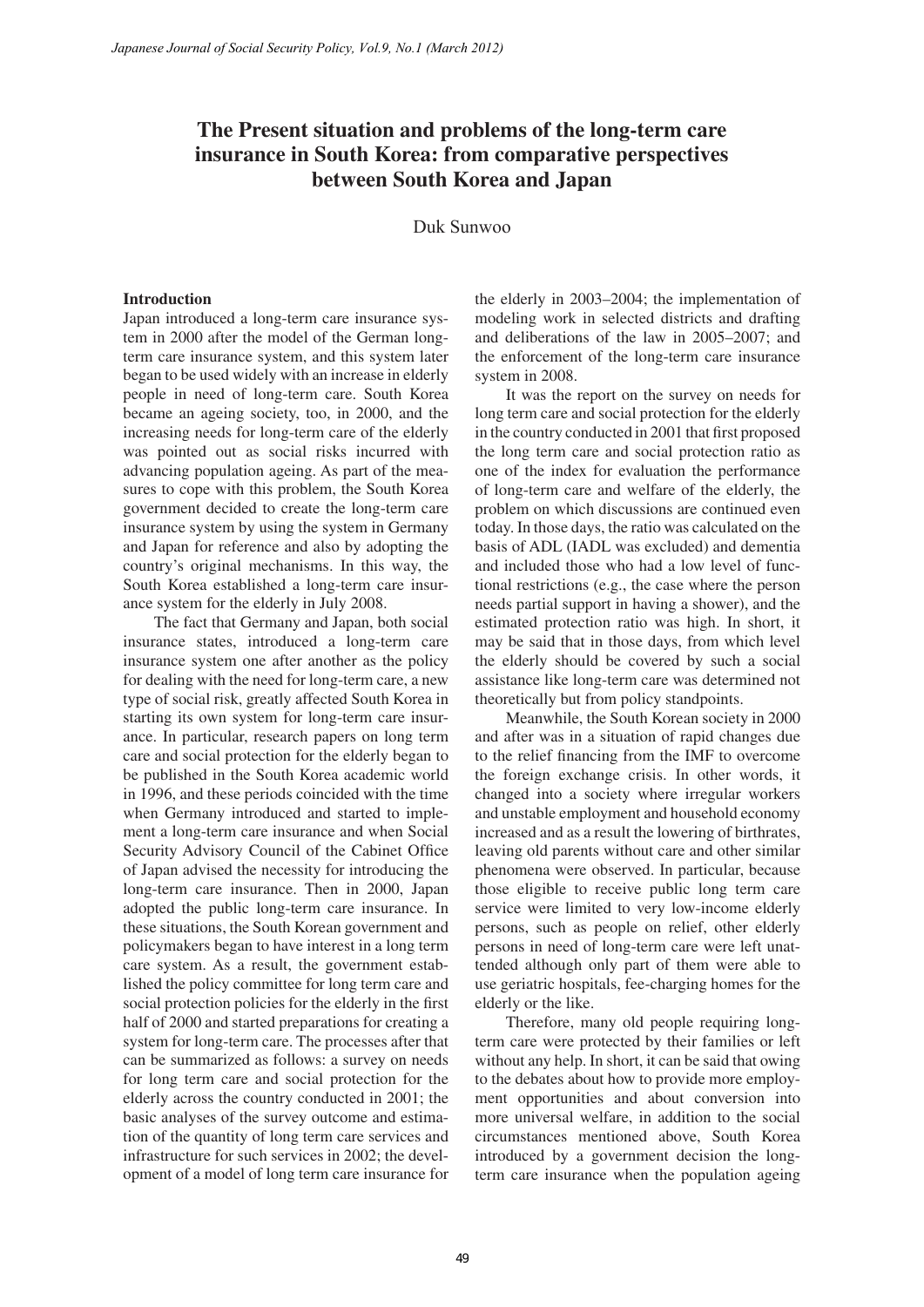rate was lower than that in Germany and Japan at the time when these countries started their own long-term care insurance system.

As stated above, the South Korean system is a long-term care insurance designed not merely for long-term care for the elderly but also for many other purposes, and will thus have a number of problems. In this paper, we will review the achievements and problems of the long-term care insurance system in South Korea based on the results achieved in the first three years and summarize desirable policy directions for the future and problems to be improved.

# **II. Situations of the management of the longterm care insurance system for the elderly and its problems**

#### **1. Main results of the system and problems**

## *1) Increase in the number of persons recognized as eligible for long term care*

The standards for recognizing persons eligible for long term care in South Korea are based on the 52 items used to determine physical function, cognitive function measured by the ADLs and changes in behaviors as well as the need for rehabilitation steps. Of these items, the level of disabilities in physical function and cognitive function has a decisive effect on the recognition of the need for long term care. As a result of the survey for the recognition of the need for long term care, the need is classified into three grades, and the greater the need for care is, the more benefits are provided. Therefore, the providers of long-term care (or the managers of long-term care facilities) try to secure persons recognized as those having a great need for care because the differences in the quantity of care are not very large among the three grades.

The number of persons recognized as those in need of long term care in June 2011 was 320,261<sup>1</sup>, which was a little over twice as compared with the figure for July 2008 when the long-term care insurance system was started (Table 1). By the level of need for long-term care, an increase in those recognized as Grade 3 (by about 3.5 times) was worthy of note. On the other hand, the number of those recognized as Grade 1 was smaller than that in July 2008, and their percentage decreased, too. It has been pointed out that this is because in the early days of the system, applications for recognition were filed mostly by those living in care institutions and that many of Grade 1 people died or were hospitalized in the period from July 2008 to June 2011. Another factor is that the recognition standards for Grade 1 have become stricter so as to stabilize the insurance finance. As a result, as of June 2011, the ratio of the elderly recognized as requiring long term care was 5.4% of those of 65 and over, while the ratio of elderly persons was 11.4%.

|                      |                 |                         |                      | (PEISOIIS, 70)        |
|----------------------|-----------------|-------------------------|----------------------|-----------------------|
|                      | Total           | Grade 1 (greatest need) | Grade 2 (great need) | Grade 3 (medium need) |
| July 2008            | 146,643 (100.0) | 50.209 (34.2)           | 39,080 (26.7)        | 57,354 (39.1)         |
| June 2011            | 320,261 (100.0) | 42.611 (13.3)           | 73.265 (22.9)        | 204,385 (63.8)        |
| Increase rate $(\%)$ | 118.4           | $-15.1$                 | 87.5                 | 256.4                 |

**Table 1: International comparison of the gender gap in poverty rates (25 to 54 years only) Mid-2000s** (Persons, %)

Source: National Health Insurance Corporation, "Statistical Monthly of the Long-term Health Care Insurance for the Elderly."

One of the factor contributing to the great increase in Grade 3 persons in June 2011 is this: in the grading system, the grade was determined on the basis of the number of points of the need for long-term care<sup>2)</sup>, and those who were not recognized as Grade 3 because the number of points they had was only a little fewer than the minimum number of points necessary for the recognition complained loudly; in an attempt to address these complaints, the Committee for Recognition of Long term care Needs made adjustments at the secondary judgment stage<sup>3)</sup>. As a consequence, a considerable part of elderly people with dementia who still had motor function was recognized as Grade 3 persons. However, there has been the *Japanese Journal of Social Security Policy, Vol.2, No.1 (March 2012)*<br>
rate was lower than that in Germany and Japan at reco<br>
the time when these countries started their own is elected<br>
iong-term care insurance system.<br>
T

tendency toward those elderly people showing symptoms of dementia irregularly from time to time not recognized even as Grade 3.

In the South Korean long-term care system, those of 20 and up are defined as the insured persons of the long-term care insurance, but people with disabilities are excluded. However at beginning in October 2011, these disabled people can receive long term care service from another system for supporting their activities. This settled the problem of excluding people with disabilities for the time being, but discussions about the development of a method for checking the physical and cognitive function and the level of care more precisely, including whether the items for recognition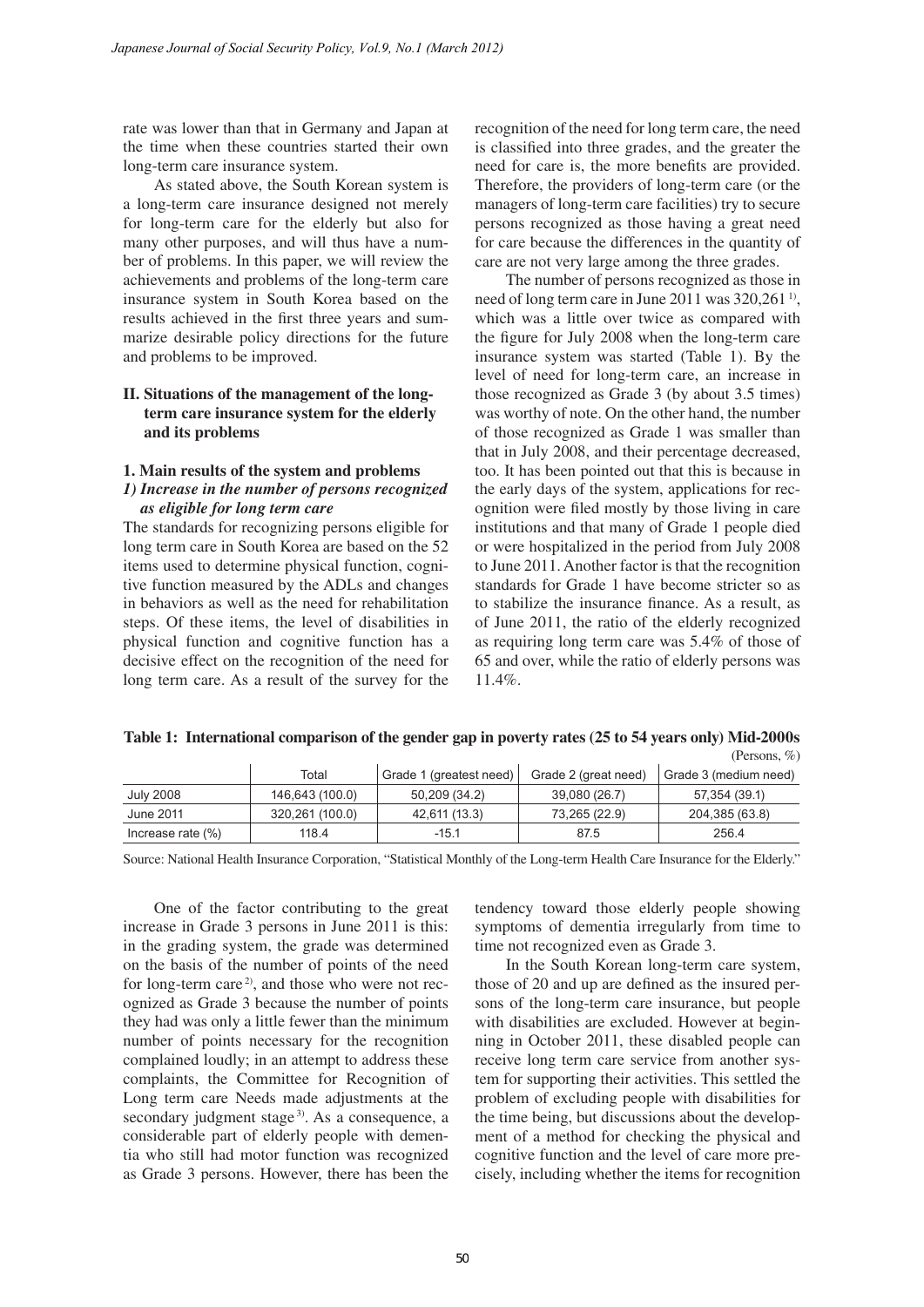are appropriate or not, have been continued.

## *2) Rapid increase in the users of long-term care service*

The South Korean system approves not only benefits in kind provided as institutional care and home care service<sup>4)</sup> but also cash benefits only for elderly people living in specified districts or having a mental disease. Thus, it defines cash benefits as only exceptional measures rather than universal benefits.

The category and quantity of benefits are restricted according to the need for long term care (long-term care grades). First, those recognized as Grade 1 or 2 indicating a relatively greater need can select either institutional care service or home care service, while Grade  $3$  persons<sup> $5)$ </sup> can receive home care service only. Behind this was the fact that because the ratio of entering stay facilities was high in South Korean society, it was supposed that the number of these facilities estimated immediately before the introduction of the long-term care insurance system might be too small to meet the demand. Second, the upper limit to the monthly benefits that allow the use of home care service is fixed for each of the three grades of long-term care needs. The upper limit is set in consideration of the amount of institutional benefits. In other words, the upper limit can make the two types of service, home care service and institutional care service, fair because people can receive the level of service equal to service at institutions even at *Japanese Journal of Social Security Policy, Vol.9, No.1 (March 2012)*<br>
are appropriate or not, have been continued,<br>
box<br>
2) **Rapid increase in the users of long-term care**<br>
too home<br>
crise service but also consistenes pe

home, and can also contribute to prevention of thoughtless entering into care institutions.

The ratio of those recognized as in need of long-term care who actually used long term care service was 65.6% on average in December 2008 in the initial period of the system but reached about 90% by June 2011. The ratio of use of the service tends to rise more when the level of needs for long-term care is higher and the income level is lower (Table 2). The factor behind the fact that the differences between the ratios of use are very small among the grades but are greater among the income levels is probably the cost of long term care (co-payment) that the user must bear<sup> $6$ </sup>. In other words, it can be supposed that the greater difference in the ratio of use in terms of income levels arose because the recipients of basic livelihood protection benefits (public assistance recipients) have not to bear any cost and low-income earners are given reductions in the amount of the legal cost-sharing. Therefore, it has often been pointed out that the system has tended to encourage people provided with basic livelihood protection benefits and those with low income to use the long term care service.

As for home care service, no official data about how much of the upper limit to the monthly benefits was used have been published. But it has been estimated that the ratio of use of home care service is a little less than 90% on average by making use of monthly statistical data.

 $(0)$ 

|              |                                                       | December<br>2008 | June 2009 | December<br>2009 | June 2010 | December<br>2010 | June 2011 |
|--------------|-------------------------------------------------------|------------------|-----------|------------------|-----------|------------------|-----------|
| Grade        | Grade 1                                               | 68.1             | 66.6      | 82.6             | 86.7      | 90.9             | 90.4      |
|              | Grade 2                                               | 65.9             | 63.9      | 82.8             | 86.5      | 90.7             | 89.4      |
|              | Grade 3                                               | 64.5             | 57.9      | 82.5             | 85.2      | 89.9             | 89.2      |
| Income level | Recipients of basic<br>livelihood protection benefits | 86               | 83.8      | 93.7             | 93.7      | 98               | 97.2      |
|              | Low-income earners                                    |                  | 68.7      | 83.3             | 87.6      | 94.1             | 91.3      |
|              | General persons                                       | 59.5             | 65.1      | 79.5             | 83.7      | 87.9             | 87.3      |
|              | (Average ratio)                                       | 65.6             | 69        | 82               | 85.5      | 89.9             | 89.1      |

**Table 2: Change in the ratio of use of long-term health care service of people of 65 and over (ratios to the total number of people recognized as requiring long-term health care)**

Source: National Health Insurance Corporation, "Statistical Monthly of the Long-term Health Care Insurance for the Elderly."

The ratio of the number of users of institutional care service to that of home care service users was 4:6 in the initial period of the system but has been roughly 3:7 in recent years. This is because Grade 3 people (persons having medium needs for long-term care) whose use of institutional care service is restricted have increased rapidly. In fact, the number of persons who entered care institutions has continued increasing. The problem to be pointed out here is the fact that persons of Grade 3 who were unable to enter any care institution but were unable to have protection from the family either were sent to hospital for the elderly 7) or short-stay facilities<sup>8)</sup>.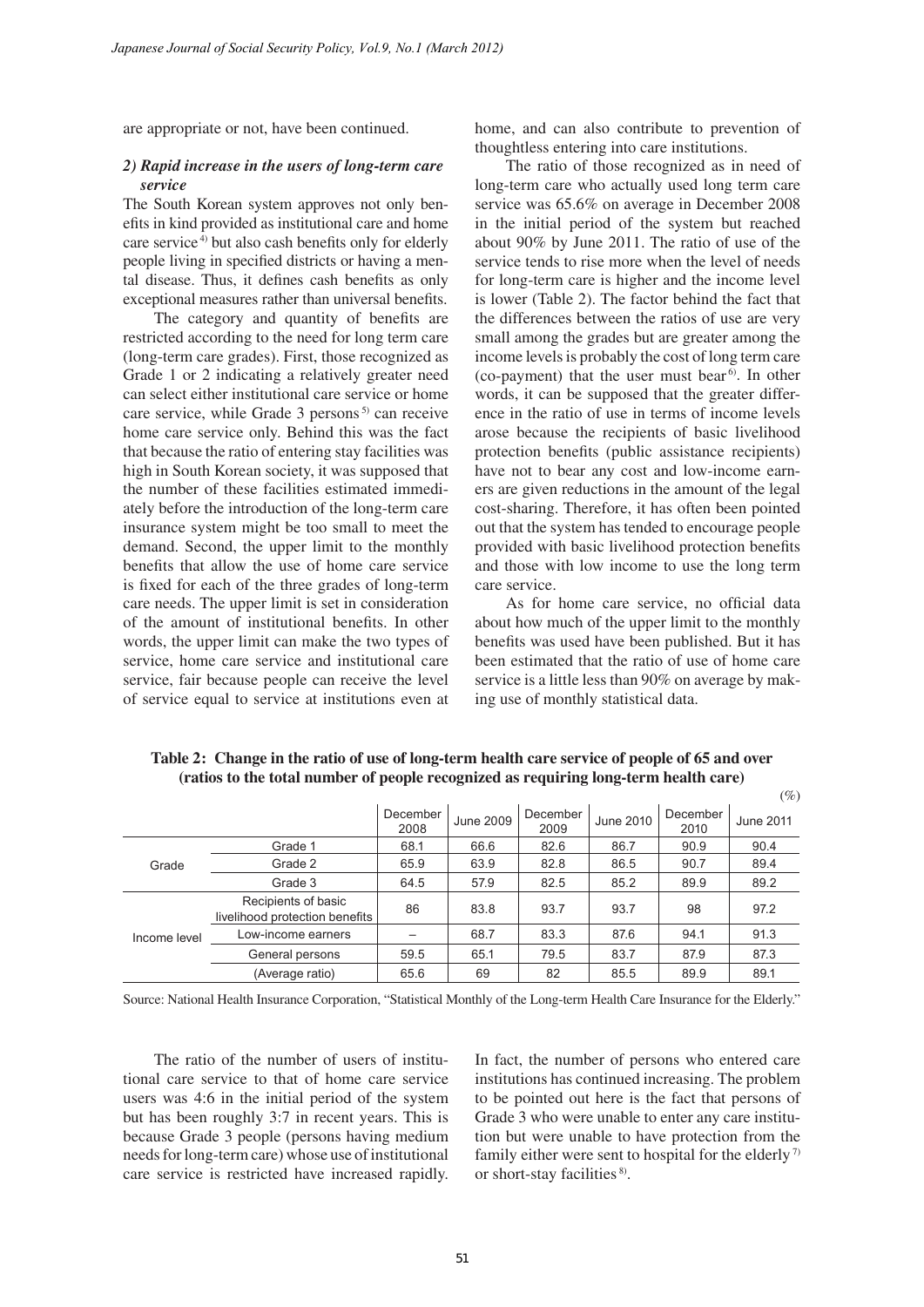

**Figure 1: Change in the ratio of use of long-term care by the type of service (Based on the actual number of users) (%)**

Source: National Health Insurance Corporation, "Statistical Monthly of the Long-term Health Care Insurance for the Elderly."

One reason for the rapid increase in the users of long term care service in South Korea is the fact that most of patients hospitalized in hospitals for the elderly for long term care before the establishment of the system were removed to long-term care facilities. But the patients now in hospitals for the elderly are those receiving long term care whose need for medical treatment is high or whose level of need for long term care is low. It is said that there are still a large number of hospitals for the elderly operated for patients for long term care whose level of need for long term care is low. The background of this kind of situation is that, in many cases, these patients with a low-level need for long term care have been hospitalized at the request of their family although it is possible to give care to them at home.

# *3) Inefficient patterns of use of long term care service at home*

The patterns of use of long term care service may be affected not only by the wishes of the users but also by the management policy of the suppliers (care providers) and the government. But at present, the intention of users and suppliers is mainly reflected on the patterns. In other words, while users tend to buy service considering the accessibility and convenience of the service, suppliers have no alternative but to attach greater importance to profitability.

The price of long term care service (remuneration for long-term care), the matter in which care providers are deeply interested, is calculated by the fixed amount per day for each grade of needs for long term care for institutional care service but by the hours of home-care types of service (care and nursing service) provided for home care service. In other words, in this calculation method, the more the hours of service provided increase, the higher the income the supplier earns becomes. Therefore users hope that the home care worker will give them care as long as possible, and providers also hope that they can give service to users as long as possible because they can earn the same amount of profits by visiting users the smaller number of time.

As for home care (home care worker) service, the service most popular among users, the cases of this service provided for four hours (240 minutes) or more per visit accounted for a little less than 30% of all the cases of this service, but in more than a half of the cases, the service hours were three hours (180 minutes) or more (Table 3). While the tendency toward long-hour home care like these cases has declined as compared with the initial years of the introduction of the system, such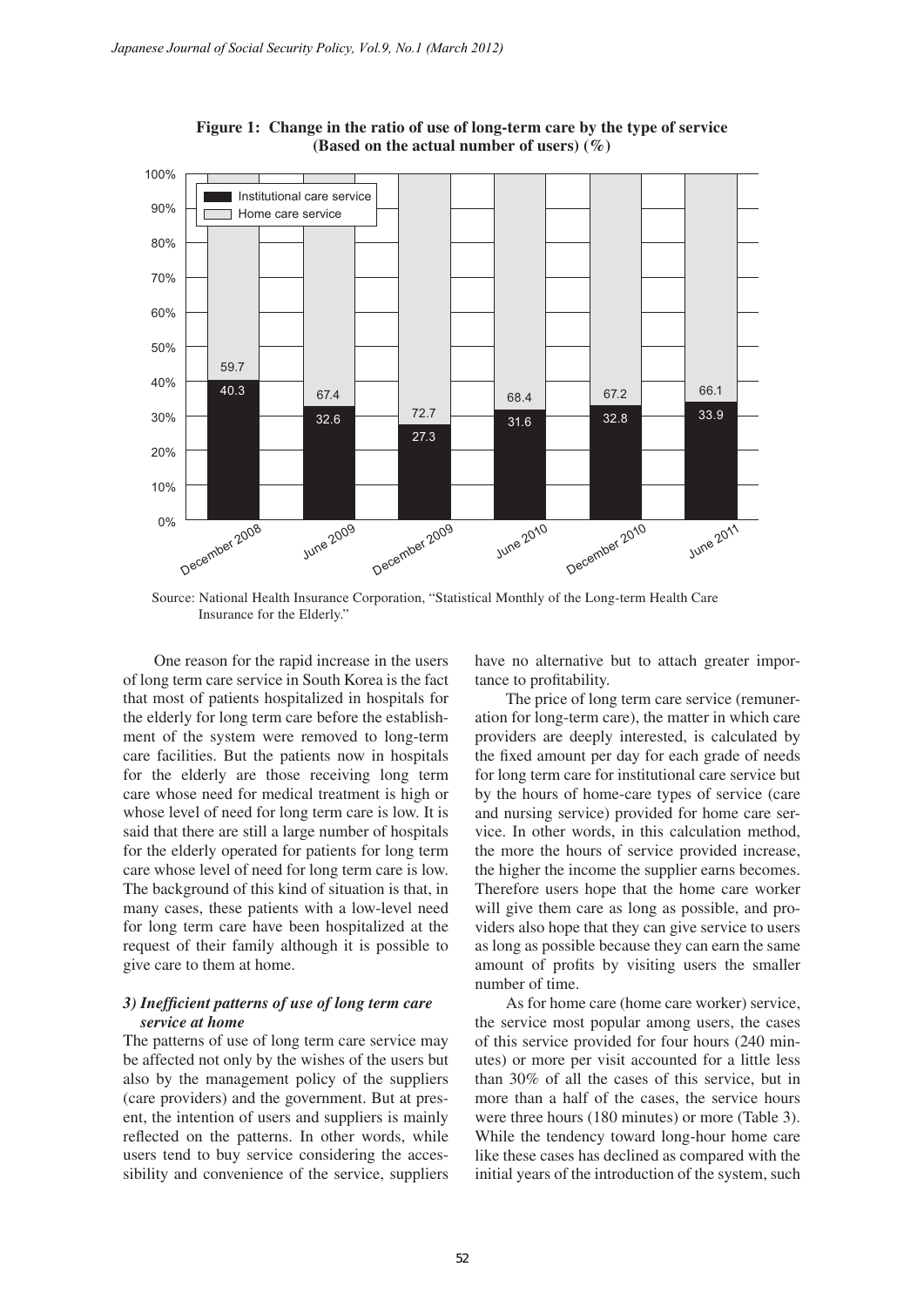| cases still have a high ratio even today. The pattern<br>of using home care (home care worker) service<br>mainly has led to the problem of users losing the<br>chance to use other types of home care service,<br>and the problem of no cooperation with medical<br>staff being gained has been pointed out especially<br>as to home-visit nursing. In addition, it is more                                                                                                                                                                                                                                                                                                                                                                                                                                                                                                                                                                                                                                                                                                                                                                                                                                                                                                                                                                                                                                                                                                                                                                                                                            |                                  |                                  | these residents.                                                                                                             | but at present there are no sufficient day-care<br>centers and about the way of the family to handle |                                                                                                      |                                                                                     | desirable for users and their families to use day-<br>care centers than long-hour care service at home,<br>centers and there are problems about the system<br>for transporting residents to and from day-care |                           |                                           |
|--------------------------------------------------------------------------------------------------------------------------------------------------------------------------------------------------------------------------------------------------------------------------------------------------------------------------------------------------------------------------------------------------------------------------------------------------------------------------------------------------------------------------------------------------------------------------------------------------------------------------------------------------------------------------------------------------------------------------------------------------------------------------------------------------------------------------------------------------------------------------------------------------------------------------------------------------------------------------------------------------------------------------------------------------------------------------------------------------------------------------------------------------------------------------------------------------------------------------------------------------------------------------------------------------------------------------------------------------------------------------------------------------------------------------------------------------------------------------------------------------------------------------------------------------------------------------------------------------------|----------------------------------|----------------------------------|------------------------------------------------------------------------------------------------------------------------------|------------------------------------------------------------------------------------------------------|------------------------------------------------------------------------------------------------------|-------------------------------------------------------------------------------------|---------------------------------------------------------------------------------------------------------------------------------------------------------------------------------------------------------------|---------------------------|-------------------------------------------|
|                                                                                                                                                                                                                                                                                                                                                                                                                                                                                                                                                                                                                                                                                                                                                                                                                                                                                                                                                                                                                                                                                                                                                                                                                                                                                                                                                                                                                                                                                                                                                                                                        |                                  |                                  |                                                                                                                              |                                                                                                      |                                                                                                      | Table 3: Change in the pattern of using home health care (home care worker) service |                                                                                                                                                                                                               |                           |                                           |
|                                                                                                                                                                                                                                                                                                                                                                                                                                                                                                                                                                                                                                                                                                                                                                                                                                                                                                                                                                                                                                                                                                                                                                                                                                                                                                                                                                                                                                                                                                                                                                                                        | $30$ -less<br>than 60<br>minutes | $60$ -less<br>than 90<br>minutes | 90-less<br>than 120<br>minutes                                                                                               | $120 - less$<br>than 150<br>minutes                                                                  | $150 - less$<br>than 180<br>minutes                                                                  | $180 - less$<br>than 210<br>minutes                                                 | $210 - less$<br>than 240<br>minutes                                                                                                                                                                           | 240<br>minutes or<br>more | (No. of service provided, $\%$ )<br>Total |
| December                                                                                                                                                                                                                                                                                                                                                                                                                                                                                                                                                                                                                                                                                                                                                                                                                                                                                                                                                                                                                                                                                                                                                                                                                                                                                                                                                                                                                                                                                                                                                                                               | 4,594                            | 13,504                           | 108,664                                                                                                                      | 120,693                                                                                              | 132,541                                                                                              | 183,571                                                                             | 135,497                                                                                                                                                                                                       | 304,159                   | 1,003,223                                 |
| 2008                                                                                                                                                                                                                                                                                                                                                                                                                                                                                                                                                                                                                                                                                                                                                                                                                                                                                                                                                                                                                                                                                                                                                                                                                                                                                                                                                                                                                                                                                                                                                                                                   | $-0.5$                           | $-1.3$                           | $-10.8$                                                                                                                      | $-12$                                                                                                | $-13.2$                                                                                              | $-18.3$                                                                             | $-13.5$                                                                                                                                                                                                       | $-30.3$                   | $-100$                                    |
| December                                                                                                                                                                                                                                                                                                                                                                                                                                                                                                                                                                                                                                                                                                                                                                                                                                                                                                                                                                                                                                                                                                                                                                                                                                                                                                                                                                                                                                                                                                                                                                                               | 6,652                            | 35,104                           | 754,926                                                                                                                      | 218,540                                                                                              | 110,969                                                                                              | 521,721                                                                             | 169,232                                                                                                                                                                                                       | 965,823                   | 2,782,968                                 |
| 2009                                                                                                                                                                                                                                                                                                                                                                                                                                                                                                                                                                                                                                                                                                                                                                                                                                                                                                                                                                                                                                                                                                                                                                                                                                                                                                                                                                                                                                                                                                                                                                                                   | $-0.2$                           | $-1.3$                           | $-27.1$                                                                                                                      | $-7.9$                                                                                               | $-4$                                                                                                 | $-18.7$                                                                             | $-6.1$                                                                                                                                                                                                        | $-34.7$                   | $-100$                                    |
| December<br>2010                                                                                                                                                                                                                                                                                                                                                                                                                                                                                                                                                                                                                                                                                                                                                                                                                                                                                                                                                                                                                                                                                                                                                                                                                                                                                                                                                                                                                                                                                                                                                                                       | 8,085                            | 44,062                           | 1,305,417                                                                                                                    | 226,621                                                                                              | 121,860                                                                                              | 633,480                                                                             | 226,031                                                                                                                                                                                                       | 1,085,041                 | 3,650,597                                 |
|                                                                                                                                                                                                                                                                                                                                                                                                                                                                                                                                                                                                                                                                                                                                                                                                                                                                                                                                                                                                                                                                                                                                                                                                                                                                                                                                                                                                                                                                                                                                                                                                        | $-0.2$<br>5,871                  | $-1.2$<br>42,795                 | $-35.8$<br>1,301,6                                                                                                           | $-6.2$<br>230,859                                                                                    | $-3.3$<br>127,518                                                                                    | $-17.4$<br>636,739                                                                  | $-6.2$<br>217,832                                                                                                                                                                                             | $-29.7$<br>1,064,5        | $-100$<br>3,627,799                       |
| <b>July 2011</b>                                                                                                                                                                                                                                                                                                                                                                                                                                                                                                                                                                                                                                                                                                                                                                                                                                                                                                                                                                                                                                                                                                                                                                                                                                                                                                                                                                                                                                                                                                                                                                                       | $-0.2$                           | $-1.2$                           | $-35.9$                                                                                                                      | $-6.4$                                                                                               | $-3.5$                                                                                               | $-17.6$                                                                             | -6                                                                                                                                                                                                            | $-29.3$                   | $-100$                                    |
| subdivided into Grade A, B and C according to the<br>member home care workers) can give home<br>care (home care worker) service to their parents<br>level of need and Grade A persons have the highest<br>receiving long term care, too. But this service is<br>level of need of the three grades. Nominally, local<br>governments should, on their responsibility, pro-<br>restricted to 90 minutes per time per day. One<br>problem posed at present is that family members<br>vide persons having a low-level need with care and<br>with a home care worker's license give little ser-<br>regional health and welfare service by government<br>vice to their parents. It is said that in many cases,<br>budget (state and local government expenditure).<br>The situation of the provision of service to people<br>those family members having the license who do<br>not live together with their parents give no care to<br>with a low-level need shows that the total amount<br>of service provided has continued increasing year<br>their parent consequently.<br>after year (Table 4). Because the figures include<br>the people who used regional health and welfare<br>4) Inadequate management systems of people<br>with a low-level need for long term care<br>service only once, too, it is said that the effect of<br>As stated in the previous section, those with a low<br>service, etc. can not be evaluated by looking at this<br>level of need for long term care are not provided<br>total amount of the services provided.<br>with insurance benefits in South Korea, which is the |                                  |                                  |                                                                                                                              |                                                                                                      | Table 4: Situation of provision of service to people with a low-level need for long-term health care |                                                                                     |                                                                                                                                                                                                               |                           |                                           |
|                                                                                                                                                                                                                                                                                                                                                                                                                                                                                                                                                                                                                                                                                                                                                                                                                                                                                                                                                                                                                                                                                                                                                                                                                                                                                                                                                                                                                                                                                                                                                                                                        |                                  |                                  | Total number of people with a low-level need                                                                                 |                                                                                                      |                                                                                                      |                                                                                     |                                                                                                                                                                                                               |                           | (Persons, %)                              |
| Year                                                                                                                                                                                                                                                                                                                                                                                                                                                                                                                                                                                                                                                                                                                                                                                                                                                                                                                                                                                                                                                                                                                                                                                                                                                                                                                                                                                                                                                                                                                                                                                                   |                                  |                                  | (Grades A, B and C)                                                                                                          |                                                                                                      |                                                                                                      | Total number of users of service                                                    |                                                                                                                                                                                                               |                           | (Ratio of use)                            |
| January-June 2010                                                                                                                                                                                                                                                                                                                                                                                                                                                                                                                                                                                                                                                                                                                                                                                                                                                                                                                                                                                                                                                                                                                                                                                                                                                                                                                                                                                                                                                                                                                                                                                      |                                  |                                  | 1,264,976                                                                                                                    |                                                                                                      |                                                                                                      |                                                                                     | 909,578                                                                                                                                                                                                       |                           | (71.9)                                    |
| July-December 2010                                                                                                                                                                                                                                                                                                                                                                                                                                                                                                                                                                                                                                                                                                                                                                                                                                                                                                                                                                                                                                                                                                                                                                                                                                                                                                                                                                                                                                                                                                                                                                                     |                                  |                                  | 1,400,183<br>1,510,512                                                                                                       |                                                                                                      |                                                                                                      |                                                                                     | 1,114,651<br>1,235,546                                                                                                                                                                                        |                           | (79.6)<br>(81.8)                          |
| January-June 2011                                                                                                                                                                                                                                                                                                                                                                                                                                                                                                                                                                                                                                                                                                                                                                                                                                                                                                                                                                                                                                                                                                                                                                                                                                                                                                                                                                                                                                                                                                                                                                                      |                                  |                                  | Source: National Health Insurance Corporation, "Statistical Monthly of the Long-term Health Care Insurance for the Elderly." |                                                                                                      |                                                                                                      |                                                                                     |                                                                                                                                                                                                               |                           |                                           |

**Table 3: Change in the pattern of using home health care (home care worker) service**  $(1, 1, \alpha)$ 

#### *4) Inadequate management systems of people with a low-level need for long term care*

|                    |                                                                     |                                  | (Persons, $\%$ ) |
|--------------------|---------------------------------------------------------------------|----------------------------------|------------------|
| Year               | Total number of people with a low-level need<br>(Grades A, B and C) | Total number of users of service | (Ratio of use)   |
| January-June 2010  | 1.264.976                                                           | 909,578                          | (71.9)           |
| July-December 2010 | 1.400.183                                                           | 1,114,651                        | (79.6)           |
| January-June 2011  | 1,510,512                                                           | 1,235,546                        | (81.8)           |

**Table 4: Situation of provision of service to people with a low-level need for long-term health care**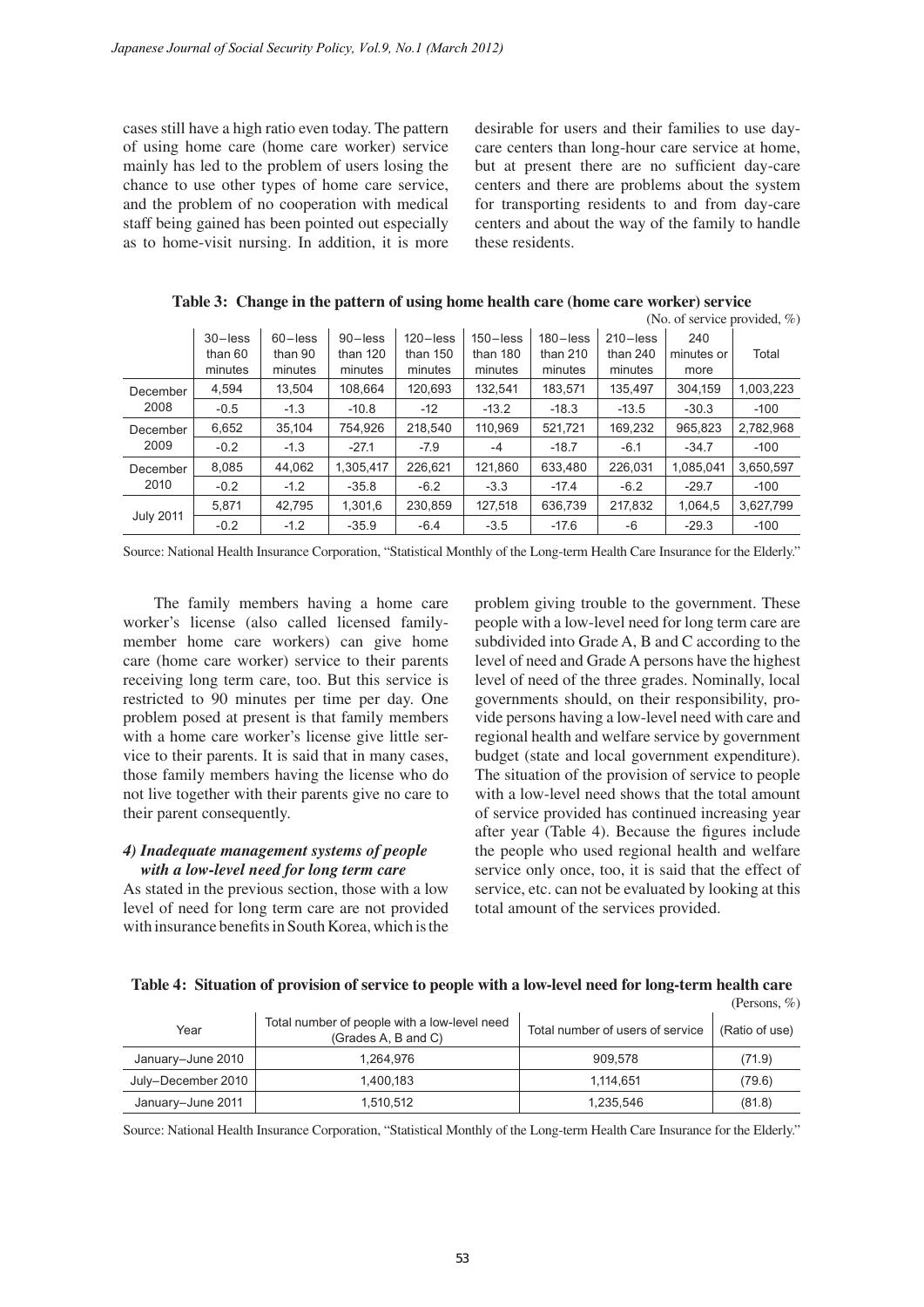Problems at present are that due to the insufficient budget of local governments, those provided with service are limited to low-income earners only and that the type of service does not meet users' needs and does not include preventive service, such as rehabilitation and improvement in bodily function. Because of this, there are many cases where Grade A persons file an application for re-recognition of care needs repeatedly. In particular, elderly people with dementia whose level of need for long term care is low are rated Grade A in most cases because they still have ADL abilities; it is said that if they apply for re-recognition repeatedly, they may be rated Grade 3 in the need for long term care. *Japanese Journal of Social Security Policy, Vol.8, No.1 (March 2012)*<br>
Problems at present are that due to the insuffi-<br>
cient budget of local governments, those provided year<br>
with service are limited to low-income earne

# *5) Increasing expenditure of the insurance finance*

Financial resources for the South Korean system are composed of, in principle, premiums [a little more than 60% of all], the state liability from the government [20%] and users' cost sharing [in other words, co-payment or user charge) [a little less than 20%]. The balance of the insurance

finance has been favorable from 2008 to recent years (Table 5).

Because premiums are calculated by multiplying the health insurance premium of participants (insured persons) by the rate of long term care premium, the amount of premiums changes according to change in the health insurance premium and the rate of long term care premium (Table 6). Since the system was established, the premium rate has been raised at the end of each year so as to avoid the insurance from suffering red figures in the following year.

If it is simply supposed that the financial expenditure is determined by the number of service recipients and the cost per recipient, the most important factor contributing to increasing expenditure will be an increase in the number of users. This can be seen from the fact that since the introduction of the system, raises in the price of long term care service (remuneration for long-term care) have been controlled while the number of people recognized as in need of long term care and service users increased beyond all expectations.

| Table 5: Change in the revenue and expenditure of financing long-term care insurance |  |  |              |
|--------------------------------------------------------------------------------------|--|--|--------------|
|                                                                                      |  |  | $(100 - 11)$ |

|                      |                    |               | (TOO million won) |
|----------------------|--------------------|---------------|-------------------|
|                      | July-December 2008 | 2009          | 2010              |
| Revenue              | 8,690              | 20,849        | 28.777            |
| Expenditure          | 5.549              | 19.085        | 25.891            |
| Balance              | 3,141 (63.86)      | 1,765 (91.54) | 2,886 (89.97)     |
| Accumulated reserves | 230                | 1.054         | 3.082             |

Note: Figures in parentheses are the ratios of income to expenditure (income/expenditure x 100).

Source: National Health Insurance Corporation, "Statistical Annual of the Long-term Health Care Insurance for the Elderly, 2011."

| Table 6: Change in the premium rates of the Health Insurance |
|--------------------------------------------------------------|
| and the Long-term Health Care Insurance                      |

|   | $(\%)$ |
|---|--------|
| 1 |        |

|                                 | 2008 | 2009 | 2010 | 2011 |
|---------------------------------|------|------|------|------|
| Health Insurance                | 5.08 | 5.08 | 5.33 | 5.64 |
| Long-term Health Care Insurance | 4.05 | 4.78 | 6.55 | 6.55 |

Source: National Health Insurance Corporation.

# **2. Situation of infrastructure for long term care and problems**

## *1) Rapid increase in the total number of facilities and strict competition among institutions*

In South Korea, not merely non-profit organizations but also commercial businesses may establish long-stay facilities by permission of the authorities.

This aimed at encouraging competition among facilities and realizing better service quality and more efficient management by opening social welfare service business, which had been conducted mainly by non-profit social welfare corporations just before the establishment of the system, to commercial businesses, too.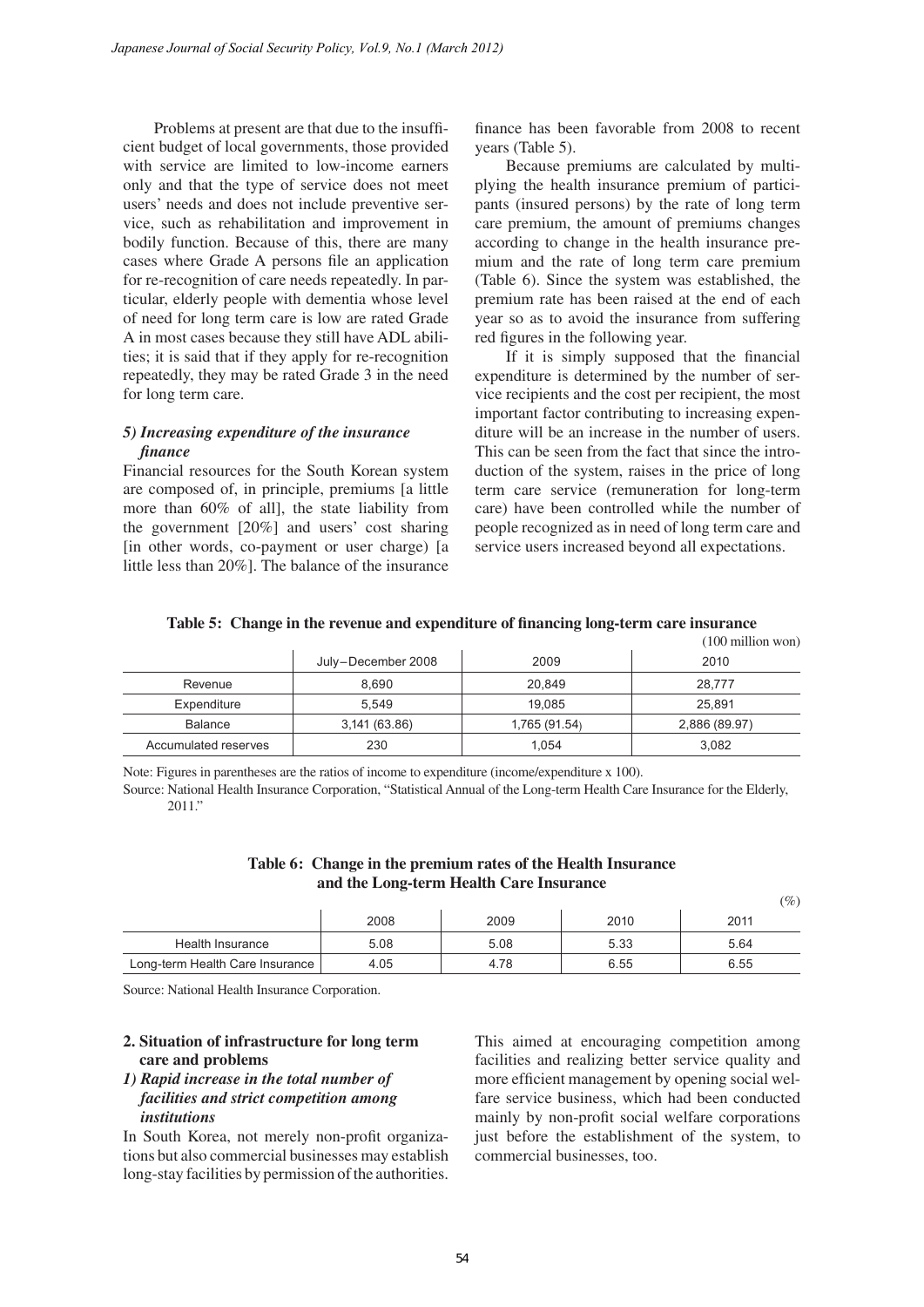|                                                                                                                                                                                                                                                                                                                                                                                                                                                                                                                                                                                                                           |               |                  | Table 7: Increase in institutions for long-term health care                                                                                                                                                                                                                                                                                                                                                                                                                                                                                           |              | (Number of institutions, persons)                                                                                                                                                                                                                                                                                                                                                                                                                                                                                                                                                                                                                                       |              |
|---------------------------------------------------------------------------------------------------------------------------------------------------------------------------------------------------------------------------------------------------------------------------------------------------------------------------------------------------------------------------------------------------------------------------------------------------------------------------------------------------------------------------------------------------------------------------------------------------------------------------|---------------|------------------|-------------------------------------------------------------------------------------------------------------------------------------------------------------------------------------------------------------------------------------------------------------------------------------------------------------------------------------------------------------------------------------------------------------------------------------------------------------------------------------------------------------------------------------------------------|--------------|-------------------------------------------------------------------------------------------------------------------------------------------------------------------------------------------------------------------------------------------------------------------------------------------------------------------------------------------------------------------------------------------------------------------------------------------------------------------------------------------------------------------------------------------------------------------------------------------------------------------------------------------------------------------------|--------------|
|                                                                                                                                                                                                                                                                                                                                                                                                                                                                                                                                                                                                                           | December 2008 | <b>June 2009</b> | December 2009                                                                                                                                                                                                                                                                                                                                                                                                                                                                                                                                         | June 2010    | December 2010                                                                                                                                                                                                                                                                                                                                                                                                                                                                                                                                                                                                                                                           | June 2011    |
|                                                                                                                                                                                                                                                                                                                                                                                                                                                                                                                                                                                                                           | 1,717         | 2,114            | 2,629                                                                                                                                                                                                                                                                                                                                                                                                                                                                                                                                                 | 3,442        | 3,751                                                                                                                                                                                                                                                                                                                                                                                                                                                                                                                                                                                                                                                                   | 3,963        |
| Stay facilities                                                                                                                                                                                                                                                                                                                                                                                                                                                                                                                                                                                                           | (68525)       | (77919)          | (88196)                                                                                                                                                                                                                                                                                                                                                                                                                                                                                                                                               | (108996)     | (116782)                                                                                                                                                                                                                                                                                                                                                                                                                                                                                                                                                                                                                                                                | (123047)     |
| Home health care                                                                                                                                                                                                                                                                                                                                                                                                                                                                                                                                                                                                          | 4,362         | 6,404            | 8,446                                                                                                                                                                                                                                                                                                                                                                                                                                                                                                                                                 | 9,136        | 9,164                                                                                                                                                                                                                                                                                                                                                                                                                                                                                                                                                                                                                                                                   | 9,094        |
| establishments                                                                                                                                                                                                                                                                                                                                                                                                                                                                                                                                                                                                            | (20.3)        | (23.8)           | (29.4)                                                                                                                                                                                                                                                                                                                                                                                                                                                                                                                                                | (29.3)       | (29.0)                                                                                                                                                                                                                                                                                                                                                                                                                                                                                                                                                                                                                                                                  | (28.4)       |
| Home bathing                                                                                                                                                                                                                                                                                                                                                                                                                                                                                                                                                                                                              | 3,006         | 4,539            | 6,279                                                                                                                                                                                                                                                                                                                                                                                                                                                                                                                                                 | 7,100        | 7,294                                                                                                                                                                                                                                                                                                                                                                                                                                                                                                                                                                                                                                                                   | 7,361        |
| establishments                                                                                                                                                                                                                                                                                                                                                                                                                                                                                                                                                                                                            | (14.0)        | (16.9)           | (21.9)                                                                                                                                                                                                                                                                                                                                                                                                                                                                                                                                                | (22.7)       | (23.1)                                                                                                                                                                                                                                                                                                                                                                                                                                                                                                                                                                                                                                                                  | (23.0)       |
| Home-visit nursing<br>establishments                                                                                                                                                                                                                                                                                                                                                                                                                                                                                                                                                                                      | 626           | 719              | 787                                                                                                                                                                                                                                                                                                                                                                                                                                                                                                                                                   | 774          | 739                                                                                                                                                                                                                                                                                                                                                                                                                                                                                                                                                                                                                                                                     | 714          |
|                                                                                                                                                                                                                                                                                                                                                                                                                                                                                                                                                                                                                           | (2.9)         | (2.7)            | (2.7)                                                                                                                                                                                                                                                                                                                                                                                                                                                                                                                                                 | (2.5)        | (2.3)                                                                                                                                                                                                                                                                                                                                                                                                                                                                                                                                                                                                                                                                   | (2.2)        |
| Day care establishments                                                                                                                                                                                                                                                                                                                                                                                                                                                                                                                                                                                                   | 806           | 951              | 1,106                                                                                                                                                                                                                                                                                                                                                                                                                                                                                                                                                 | 1,247        | 739                                                                                                                                                                                                                                                                                                                                                                                                                                                                                                                                                                                                                                                                     | 1,312        |
|                                                                                                                                                                                                                                                                                                                                                                                                                                                                                                                                                                                                                           | (3.8)<br>691  | (3.5)            | (3.9)<br>1,368                                                                                                                                                                                                                                                                                                                                                                                                                                                                                                                                        | (4.0)        | (2.3)<br>204                                                                                                                                                                                                                                                                                                                                                                                                                                                                                                                                                                                                                                                            | (4.1)        |
| Short-stay establishments                                                                                                                                                                                                                                                                                                                                                                                                                                                                                                                                                                                                 | (3.2)         | 1,112<br>(4.1)   | (4.8)                                                                                                                                                                                                                                                                                                                                                                                                                                                                                                                                                 | 205<br>(0.7) | (0.6)                                                                                                                                                                                                                                                                                                                                                                                                                                                                                                                                                                                                                                                                   | 214<br>(0.7) |
| Welfare equipment                                                                                                                                                                                                                                                                                                                                                                                                                                                                                                                                                                                                         | 733           | 914              | 1,086                                                                                                                                                                                                                                                                                                                                                                                                                                                                                                                                                 | 1,212        | 1,278                                                                                                                                                                                                                                                                                                                                                                                                                                                                                                                                                                                                                                                                   | 1,322        |
| establishments                                                                                                                                                                                                                                                                                                                                                                                                                                                                                                                                                                                                            | (3.4)         | (3.4)            | (3.8)                                                                                                                                                                                                                                                                                                                                                                                                                                                                                                                                                 | (3.9)        | (4.0)                                                                                                                                                                                                                                                                                                                                                                                                                                                                                                                                                                                                                                                                   | (4.1)        |
| at the end of $2008$ to $3,963$ as of June $2011$ . The<br>capacity of these stay facilities in June 2011 was<br>2.2% of the total population of the elderly. By the<br>category of management bodies of stay facilities,<br>public institutions are $111$ (2.9%), institutions of<br>various corporations are $1,377$ (35.6%), individu-                                                                                                                                                                                                                                                                                 |               |                  |                                                                                                                                                                                                                                                                                                                                                                                                                                                                                                                                                       |              | care service at institutions and at home. Figure<br>2 shows an outline of the process for acquiring<br>home care worker's licenses. In South Korea, the<br>education for home care workers is provided not<br>at universities but at educational institutions for<br>home care workers, a kind of cramming school.                                                                                                                                                                                                                                                                                                                                                      |              |
| ally managed profit institutions are $2,367$ (61.3%)<br>and others are $9$ (0.2%). In other words, about<br>two-thirds are facilities for commercial purposes.<br>Another characteristic is that 83.1% of individu-<br>ally operated facilities are small-scale ones having<br>30 beds or less and a half of them are group homes<br>with 5 to 9 beds.<br>As for home care service providers, there are<br>many providers of home care and home bathing<br>services but the number of those of other types<br>of service is relatively small. This is because it is<br>easier to establish facilities, and people in need |               |                  |                                                                                                                                                                                                                                                                                                                                                                                                                                                                                                                                                       |              | Even the person who had education on long-term<br>care (care welfare) at a university and acquired<br>a social worker's license (Grade 1 or 2) <sup>9)</sup> has to<br>receive some education at a home care worker's<br>educational institution so as to become a home<br>care worker. The number of hours of education<br>at a home care worker's school is 240 hours in<br>total, consisting of 80 hours of theoretical educa-<br>tion, 80 hours of practical training and 80 hours of<br>practice at a long term care institution. Those who<br>have completed training at a home care worker's<br>institution must then receive a state examination <sup>10)</sup> |              |
| of long-term care have greater need for the two<br>services as compared with other services. In the<br>case of short-stay facilities, the number decreased<br>sharply because most of these facilities were<br>politically converted into small-scale long-term<br>care facilities for the elderly in 2010. It is said that<br>short-stay facilities are now used as institutions for<br>elderly people waiting for admission to long-term<br>care facilities for the elderly.<br>2) Lowering remuneration for care workers                                                                                               |               |                  | and will be given a license if they succeed in the<br>exam.<br>Until the first half of 2010 the number of edu-<br>cational institutions for home care workers contin-<br>ued increasing but decreased in 2011 because the<br>requirements for establishing the institution were<br>changed from a reporting system into a designation<br>system. On the other hand, the number of licensed<br>home care workers continued to rise and exceeded<br>one million persons by 2011(See Year 2011.5 of<br>Table 8), although the increase rate has declined |              |                                                                                                                                                                                                                                                                                                                                                                                                                                                                                                                                                                                                                                                                         |              |
| When the long-term care insurance system was                                                                                                                                                                                                                                                                                                                                                                                                                                                                                                                                                                              |               |                  |                                                                                                                                                                                                                                                                                                                                                                                                                                                                                                                                                       |              | since the state examination was adopted. The ratio                                                                                                                                                                                                                                                                                                                                                                                                                                                                                                                                                                                                                      |              |

#### **Table 7: Increase in institutions for long-term health care**

## *2) Lowering remuneration for care workers*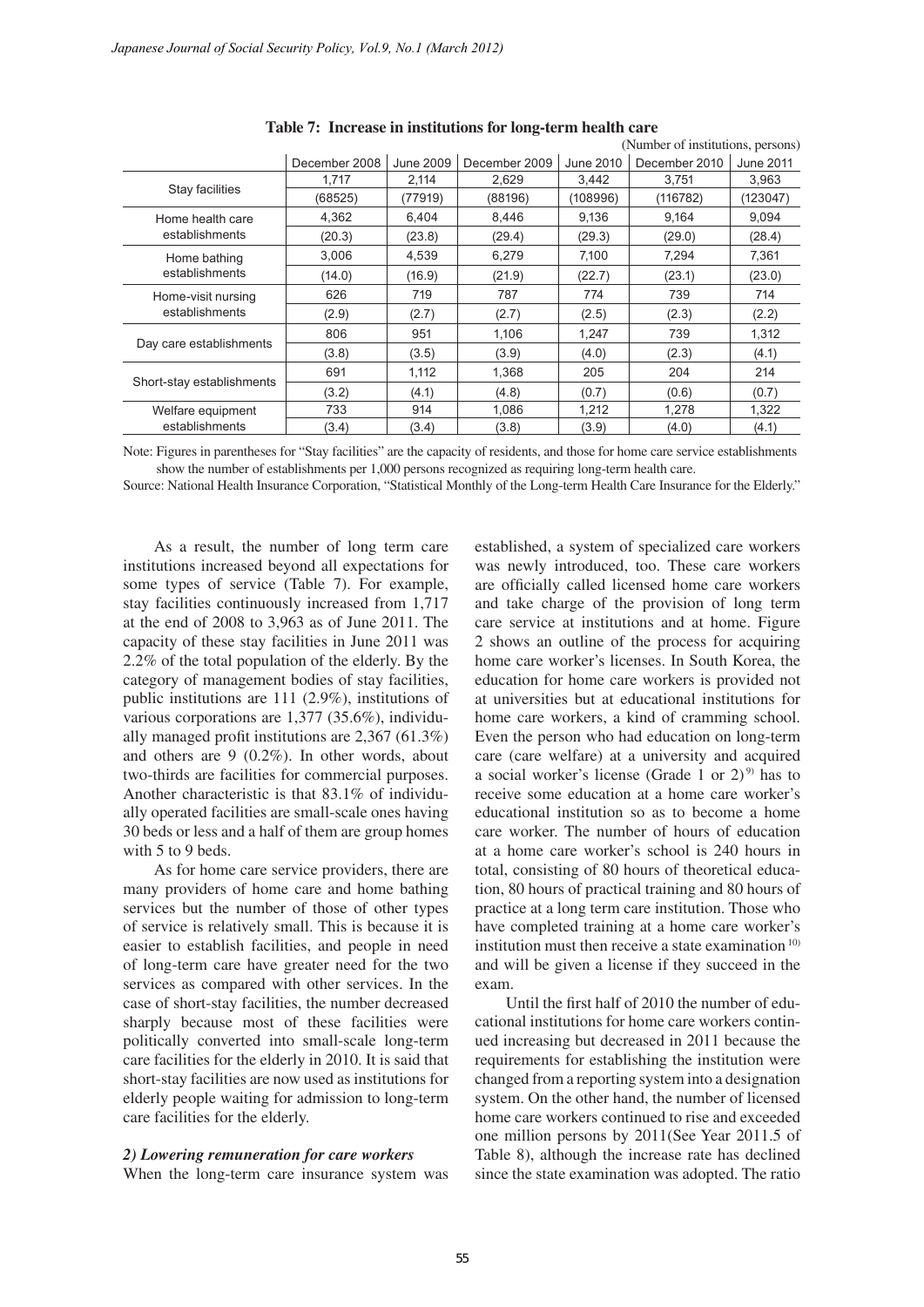of licensed home care workers actually working at long-stay facilities or home care service establishments is 23% or so.

Problems regarding licensed home care workers at present include bad working environments, low wages and a lack of understanding of these workers among people. First, according to the wage level survey in 2011, while the ratio of the licensed home care workers paid less than one million won a month was 72% of all, that of those paid two million won or more a month $11$ ) was only 0.2%. These figures include those of non-regular and part-time workers, and the average wage of even regular workers was estimated at about  $60 - 70\%$  of the average wage of all regular *Japanese Journal of Social Security Policy, Vol.2, No.1 (March 2012)*<br>
of licensed borne care vevrices actually working at<br>
long-stay facilities or home care service establishments is<br>
276 or 6.<br>
Droblems regarding licens

workers in South Korea.

The result of the questionnaire conducted in 2010 by the Research Institute of Health & Welfare Resources shows that licensed home care workers considered the labor intensity of their physical care service very great and said that a lack of understanding of users and their families about the task of licensed home care workers caused mental stress to them. In particular, the people's poor understanding and low wages accounted for 77.2% of the answers of the licensed home care worker respondents. The investigation by the insurer (National Health Insurance Corporation) brought about a similar outcome, too.





Source: the author's tabulation

|         | No. of educational<br>institutions (institutions) | No. of persons acquiring a<br>license (persons) | No of licensed home care workers working<br>at home care facilities (persons, %) |
|---------|---------------------------------------------------|-------------------------------------------------|----------------------------------------------------------------------------------|
| 2008.12 | 1.080                                             | 339.197                                         | 84,412 (24.9)                                                                    |
| 2009.6  | 1.162                                             | 518,806                                         | 129,205 (24.9)                                                                   |
| 2009.12 | 1.308                                             | 692.138                                         | 175,441 (25.4)                                                                   |
| 2010.4  | 1.407                                             | 813.215                                         | 206,888 (25.4)                                                                   |
| 2011.5  | 1.004                                             | 1.027.898                                       | 237,256 (23.1)                                                                   |

**Table 8: Increase in the number of licensed home care workers**

Note: Figures in parentheses for "No. of licensed home care workers working at home care facilities" are the ratios to persons acquiring a home care worker's license.

Source: In-house data of the National Health Insurance Corporation and the Ministry of Health & Welfare.

In short, it indicated that the satisfaction of licensed home care workers with their work was not so great because of low wages, poor working environments and trouble with users. In addition, excessive demand for service caused by a lack of understanding about the work of care workers

was most of complaints from them. The quality of service has been inferior because of the problems mentioned above, and the job of licensed home care workers has not been considered as any good specialist one.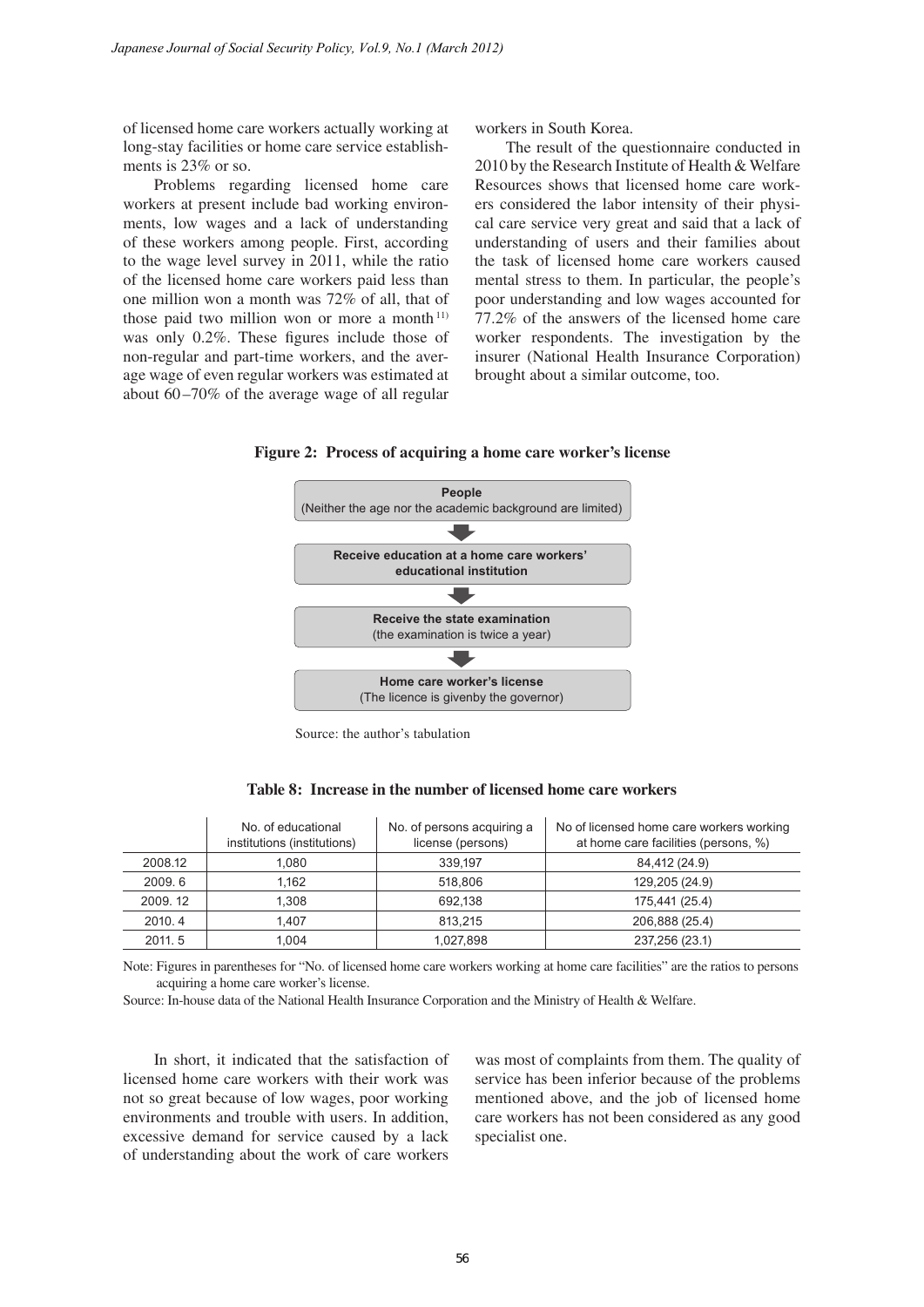### **III. Analysis of the achievements of the longterm care insurance system**

According to the report that analyzed the achievements expected from the introduction of the long-term care insurance system, the government concluded that the system achieved fairly good results. This analysis was made on the basis of clinical effects, economic effects and social effects. The analysis of clinical effects adopted as the criterion how the state of users changed as they used the service. When the effects were analyzed based on the ADL scores (Table 9), it was found that the physical functions were maintained or improved among not only home care service users *Japanese Journal of Social Security Policy, Yol.2, No.1 (March 2012)*<br> **III.** Analysis of the achievements of the long-<br>
term care insurance system<br>
means expected from the analyzed the achieve-<br>
means expected from the

but also institutional service users.

The analysis of economic effects assessed to what extent the long-term care insurance system affected the national economy sector on the basis of the effect of creating employment opportunities and value added and the degree of change in fiscal expenditure for health insurance (Table 10). First, the number of employees increased by about eight times in the 2008–2011 period from 20,916 persons to 165,051 persons (the figure for 2011 is a provisional one), and value added also went up by 8.4 times in the same period from 826.6 billion won to 6,903.3 billion won (provisional figure).

|                                                                   | $2008$ (m $\pm$ SD) | $2008$ (m $\pm$ SD) | $2008$ (m $\pm$ SD) |
|-------------------------------------------------------------------|---------------------|---------------------|---------------------|
| Home care service users                                           | 24.44±6.18          | $23.81 \pm 6.73$    | 23.76±6.53          |
| Institutional care service users                                  | 28 95+6 72          | 28 93+711           | 27.67±6.86          |
| Users of both home care service<br>and institutional care service | 24.83±7.29          | 26.83±7.06          | 26 26+7 04          |
| All users                                                         | 25.85±7.00          | 26 26+7 27          | $25.75 \pm 6.99$    |

#### **Table 9: Change in the physical functions (ADL scores) of long-term health care service users by year**

Note: The lower the score is, the better the physical functions of the user are. Source: The report of the Korean Tax Research Institute in 2011.

# **Table 10: Effects of the long-term care insurance system of inducing employment opportunities and value added**

|                            | Value added<br>(100 million won) | No. of employees (persons): | No. of employees (persons):<br>long-term health care segment   long-term health care-related segment |
|----------------------------|----------------------------------|-----------------------------|------------------------------------------------------------------------------------------------------|
| 2008                       | 8.266                            | 20.916                      | 2.597                                                                                                |
| 2009                       | 33,975                           | 83.606                      | 10.369                                                                                               |
| 2010                       | 43.400                           | 103.760                     | 12.869                                                                                               |
| 2011 (provisional figures) | 69,033                           | 165,051                     | 20,471                                                                                               |

Source: The report of the Korean Tax Research Institute in 2011.

On the other hand, the short-term effect the long-term care insurance had on health insurance expenditure in 2009 was shown in the fact that an increase in medical cost was smaller among the group of service users than among the non-user group. By making use of the result of change in medical cost for the service users of this sample analysis, it was estimated that benefits provision expenditure was reduced by about  $423.4 - 449.7$ billion won, and for the user group as a whole, the expenditure cut down was estimated at about 895.4 – 994.2 billion won. 12)

The analysis of social effects was made about

to what extent the long-term care insurance system affected the sense of physical and mental burdens of family care givers for people requiring long term care and the social activities of these family care givers and user satisfaction with service (Korean Tax Research Institute, 2011). The result of the 2011 analysis indicated that 86% of family care givers felt their physical burdens decreased, while 90.3% of them increased their social activities. In the analysis of user satisfaction with service, it was found that 86.9% of users were satisfied with service and the degree of satisfaction was the highest among institutional care service users.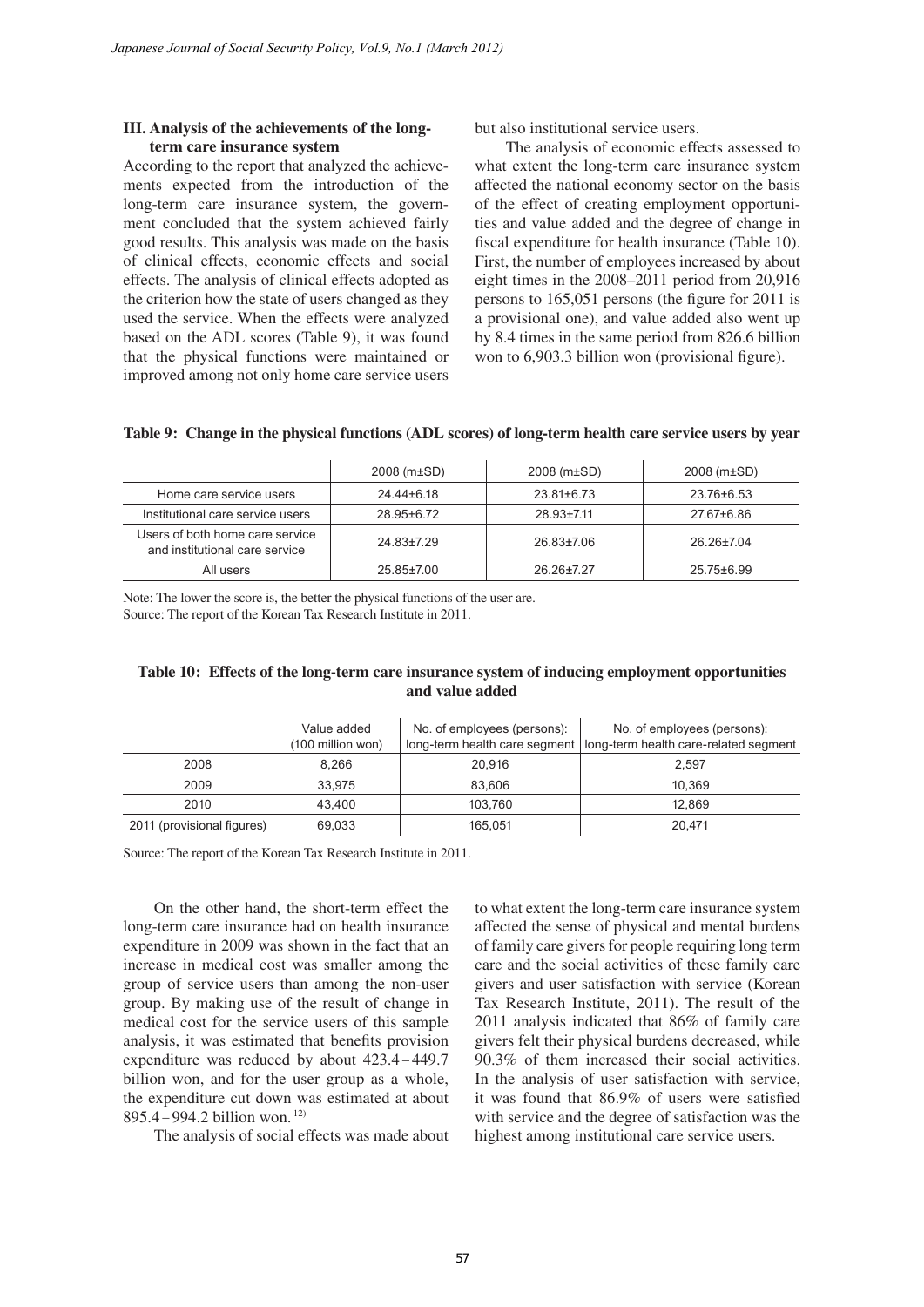## **IV. Improvements in the long-term care insurance system for the elderly thus far and government plans for the future**

|                                         | IV. Improvements in the long-term care<br>insurance system for the elderly thus far                                                                                                                                                                                                                                                                                                                                                                                                                                                                                                                                                                                          | were limited to persons of Grade 1 or 2, even those<br>of Grade 3 with low-level needs for long-term care<br>to whom family members could give care were<br>allowed to enter such a facility if they had demen-<br>tia and that because the management of the system<br>laid emphasis on those in serious conditions and                                                                                                                                                      |  |  |  |  |  |
|-----------------------------------------|------------------------------------------------------------------------------------------------------------------------------------------------------------------------------------------------------------------------------------------------------------------------------------------------------------------------------------------------------------------------------------------------------------------------------------------------------------------------------------------------------------------------------------------------------------------------------------------------------------------------------------------------------------------------------|-------------------------------------------------------------------------------------------------------------------------------------------------------------------------------------------------------------------------------------------------------------------------------------------------------------------------------------------------------------------------------------------------------------------------------------------------------------------------------|--|--|--|--|--|
|                                         | and government plans for the future<br>Since the introduction of the long-term care insur-<br>ance system, South Korea has partly improved the<br>system thus far (Table 11). A number of problems                                                                                                                                                                                                                                                                                                                                                                                                                                                                           |                                                                                                                                                                                                                                                                                                                                                                                                                                                                               |  |  |  |  |  |
|                                         | that had not been expected in the model project<br>period before the system's introduction (July 2005)<br>to June 2008) came up in the past three years.<br>Among other things, a rapid increase in small-<br>scale long-term care facilities for the elderly and<br>home care (home care worker) service establish-<br>ments and an artificial rise in persons recognized<br>as in need of long term care raised serious issues.<br>In other words, it is said that supplier-induced                                                                                                                                                                                        | the number of persons for home care service was<br>fewer than that of home care service establish-<br>ments, those recognized as having medium need<br>for care were increased on the pretext of reinforc-<br>ing the protection of these people. In addition,<br>there was the case where the existing home care<br>service users were encouraged to use the service<br>up to the monthly limit and where family care giv-<br>ers were persuaded to get a home care worker's |  |  |  |  |  |
|                                         | demand was created to some extent.<br>Examples of this include the fact that while<br>those eligible for entry into long-stay facilities                                                                                                                                                                                                                                                                                                                                                                                                                                                                                                                                     | license and earn wages for service for their own<br>parents.                                                                                                                                                                                                                                                                                                                                                                                                                  |  |  |  |  |  |
|                                         |                                                                                                                                                                                                                                                                                                                                                                                                                                                                                                                                                                                                                                                                              | Table 11: Main improvements in the long-term care insurance system                                                                                                                                                                                                                                                                                                                                                                                                            |  |  |  |  |  |
| Sector                                  |                                                                                                                                                                                                                                                                                                                                                                                                                                                                                                                                                                                                                                                                              | Improvements<br>* While the minimum score required for recognition (55 or more) was not changed, the system was                                                                                                                                                                                                                                                                                                                                                               |  |  |  |  |  |
| Recognition/<br>service user<br>support | even if their score are less than 55.<br>recipients of basic livelihood protection benefits (public assistant recipients).                                                                                                                                                                                                                                                                                                                                                                                                                                                                                                                                                   | changed so that those with dementia might be recognized as those of the lowest grade (Grade 3)<br>* The application of the standard plan to use long-term health care was made compulsory for                                                                                                                                                                                                                                                                                 |  |  |  |  |  |
| Benefits provision                      | * The entry into health care facilities, which had been limited to Grade 1 and 2 persons, was permitted<br>to those of Grade 3 having dementia, too.<br>* The legal hours of family care for family members with a home care worker's license were reduced.<br>* The insurance benefits provision period was shortened for short-stay facilities, too (from 180 days a<br>year to 15 days a month).<br>* The legal price of long-term health care service (remuneration for long-term care) was adjusted each<br>year (A partial price adjustment system was introduced).<br>* Those eligible for the lending of welfare equipment were restricted, and the types of welfare |                                                                                                                                                                                                                                                                                                                                                                                                                                                                               |  |  |  |  |  |
| Evaluation system<br>of service quality | equipment for lending were increased.<br>* In 2009, the evaluation of the quality of stay facilities was made.<br>* In 2010, the evaluation of the quality of home care service establishments was made.                                                                                                                                                                                                                                                                                                                                                                                                                                                                     |                                                                                                                                                                                                                                                                                                                                                                                                                                                                               |  |  |  |  |  |
| Securing of<br>revenue sources          | * The premiums for the long-term care insurance system were raised each year<br>$(4.05\% - 4.78\% - 6.55\%)$                                                                                                                                                                                                                                                                                                                                                                                                                                                                                                                                                                 |                                                                                                                                                                                                                                                                                                                                                                                                                                                                               |  |  |  |  |  |
| Facility<br>infrastructure              | worker) service facilities was raised.                                                                                                                                                                                                                                                                                                                                                                                                                                                                                                                                                                                                                                       | * The standard for the legal number of licensed home care workers at home health care (home care                                                                                                                                                                                                                                                                                                                                                                              |  |  |  |  |  |
| Care workers                            | * The state examination system was introduced for home care workers.<br>* The procedures for establishing training institutions for home care workers were changed from a<br>reporting system into a licensing system.                                                                                                                                                                                                                                                                                                                                                                                                                                                       |                                                                                                                                                                                                                                                                                                                                                                                                                                                                               |  |  |  |  |  |
| Other<br>improvements                   | * The system for supporting the activities of people with disabilities (also known as the system for<br>supporting long-term health care service for people with disabilities) was established (October 2011).                                                                                                                                                                                                                                                                                                                                                                                                                                                               |                                                                                                                                                                                                                                                                                                                                                                                                                                                                               |  |  |  |  |  |
| Source: the author's tabulation         |                                                                                                                                                                                                                                                                                                                                                                                                                                                                                                                                                                                                                                                                              |                                                                                                                                                                                                                                                                                                                                                                                                                                                                               |  |  |  |  |  |
|                                         | Because fiscal expenditure increased because<br>of the phenomena mentioned above, premiums of<br>the long-term care insurance, the main revenue                                                                                                                                                                                                                                                                                                                                                                                                                                                                                                                              | care insurance system are raised although there is<br>no need to do so will create a problem.<br>Meanwhile, the South Korean government                                                                                                                                                                                                                                                                                                                                       |  |  |  |  |  |

|  |  |  | Table 11: Main improvements in the long-term care insurance system |  |
|--|--|--|--------------------------------------------------------------------|--|
|  |  |  |                                                                    |  |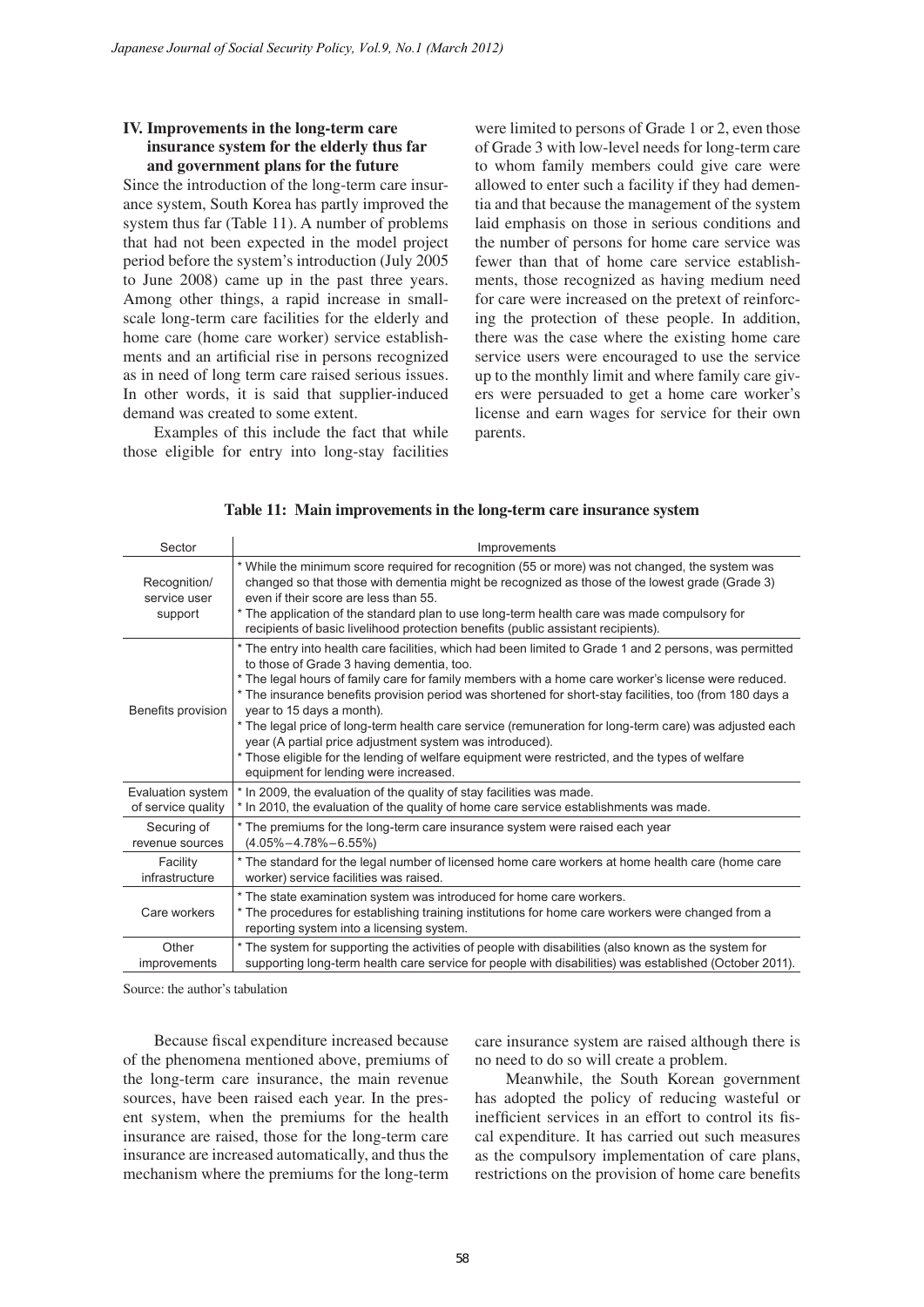to family care givers, reduction in the benefits provision period at short-stay facilities, introduction of the system for adjusting the price of long term care service according to differences in the environment of facilities and evaluation of service quality.

# **Conclusion: Subjects for future improvements and government programs**

It may be said that since the introduction of the long-term care insurance system, the South Korean government has improved the system in an attempt to meet users' needs. But because it is stipulated by law that it should draw up a basic long term care plan every five years, it has drafted a basic plan to be carried out from 2013. This system follows the example of Japan that had reformed its own longterm care insurance system every fifth year.

The South Korean government aims at reinforcing the security of long term care and improving the quality of long term care service according to the policy of building up a sustainable system. The subjects of discussion about the security of long term care include guaranteeing the better life of those with low-level needs for long-term care for whom it is considered have relatively high needs for long term care and securing the life of people receiving home care service by supporting the households lacking in family care ability. As for improvement in the quality of long term care service, there have been debates about the fact that the wage of care givers and the quality of service have been lowered when the supply of facilities is excessive as compared with the demand and about the need to adopt the policy of paying subsidies to good-quality facilities to support their management. *Japanese Journal of Social Security Policy, Vol.2, No.1 (March 2012)*<br>to family care givers, reduction in the benefits assign provision period at short-stay facilities, introduce nize<br>provision period at short-stay facili

Finally, the authors' views about the problems to be considered to improve the system in the future are summarized below:

First, there should be a system for cooperation between the long-term care insurance system and the health and welfare system for the elderly. At present, people with severe disabilities rely on the long-term care insurance system, while those having small needs for long-term care use the service of the health and welfare system for the elderly, but because service is provided without regard to the level of vital functions, persons with slight disabilities do not use welfare service for the elderly very much. This has caused the number of recipients of the long-term care insurance benefits to increase. In particular, the health and welfare service for the elderly for those having slight disabilities takes their income levels into consideration, and thus general people other than public assistance recipients want very much to be recognized as those eligible for insurance benefits.

Second, there is the need to build up a system for supporting the use of long term care service. Because no care management system has been established, it is supposed that the effective or efficient service is not always selected and used. In particular, public assistance recipients are exempted from cost-sharing (co-payment) and are persuaded to use service up to the monthly limit. As a result, the finance of the local governments that have to cover the cost-sharing expenditure has become heavier.

Third, a system for controlling the supply of long-term care facilities should be created. As stated above, there is no mechanism for forcing the supply to become appropriate for demand at present. In particular, there are great regional differences in the supply of facilities, which has caused unfairness in the use of service. On the other hand, because profit-making enterprises are allowed to take part in the market of both institutional and home care service, competition is keep among establishments. To continue a stable management, facilities must cut down their expenditure as much as possible, and because the greater part of facilities choose the method of reducing personnel expenses, which account for over a half of expenditure, strong competition among long-term care businesses has ultimately been causing wage cuts to care workers.

Finally, there is the need to create a comprehensive regional care system. This means, similar to the concept emphasized now in Japan, comprehensive assistance in each region, ranging from care prevention to welfare at home. This is an idea that even those in a care need condition are given care in the community and house where they used to live in and thus this new idea for the care of the elderly is considered to be a desirable method.

The pace of population ageing is expected to be quicker than that in Japan, and the financial pressure of social security will come soon. In particular, the number of young people who bear the finance is decreasing, and so there may arise serious imbalances among generations. Therefore, South Korea is now required to adopt a better policy for long term care and more broadly, healthy ageing philosophy for policies for the elderly.

**Acknowledgement:** The author is grateful for the valuable comments provided by the participants of the workshop held at National Institute of Population and Social Security Research (IPSS) in February 2012. This workshop was supported by Health Labor Sciences Research Grant (Research